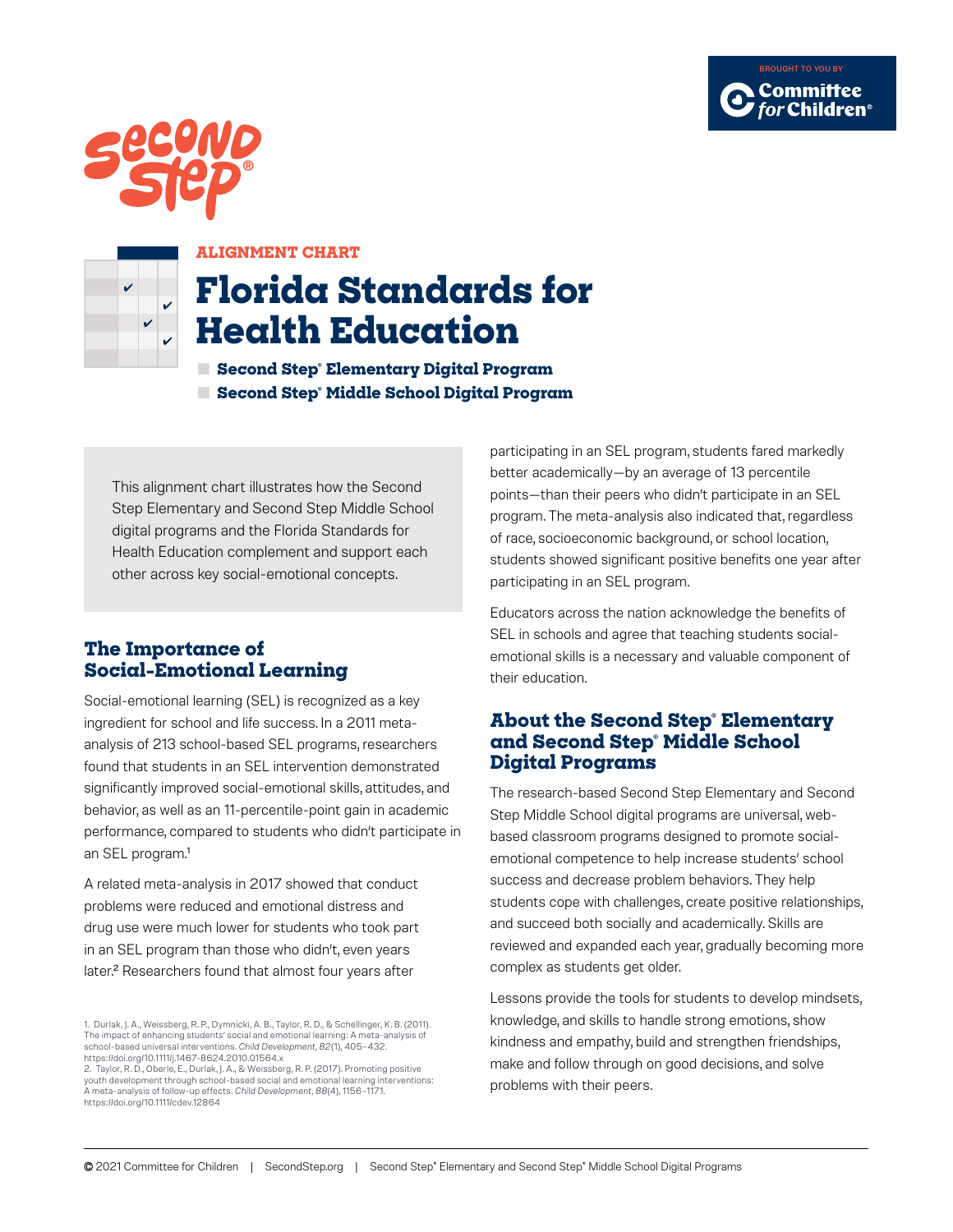|               |                                                                                                                                                           |                                                                                                               |           | <b>Key Skills and Concepts</b>                       |                    |                            |                                                               |                                                           |                                                                         |                                                                      |                                                                    | <b>Key Skills and Concepts</b>                                                                               |                                   |                                          |                                                                                                               |                                                                   |                                   |                                                               |                                                                                   |
|---------------|-----------------------------------------------------------------------------------------------------------------------------------------------------------|---------------------------------------------------------------------------------------------------------------|-----------|------------------------------------------------------|--------------------|----------------------------|---------------------------------------------------------------|-----------------------------------------------------------|-------------------------------------------------------------------------|----------------------------------------------------------------------|--------------------------------------------------------------------|--------------------------------------------------------------------------------------------------------------|-----------------------------------|------------------------------------------|---------------------------------------------------------------------------------------------------------------|-------------------------------------------------------------------|-----------------------------------|---------------------------------------------------------------|-----------------------------------------------------------------------------------|
|               |                                                                                                                                                           |                                                                                                               |           | <b>Brain Builders</b><br>(Executive-Function Skills) |                    |                            | <b>Unit 1: Growth Mindset</b><br>& Goal-Setting               |                                                           |                                                                         |                                                                      | <b>Unit 2: Emotion</b><br><b>Management</b>                        |                                                                                                              |                                   | Unit 3:<br><b>Empathy &amp; Kindness</b> |                                                                                                               |                                                                   | Unit 4:<br><b>Problem-Solving</b> |                                                               |                                                                                   |
|               | <b>SecoND</b><br><b>Second Step® Elementary</b><br>Digital Program Alignment<br>with Florida Standards for<br><b>Health Education for</b><br>Kindergarten |                                                                                                               | Attention | Working memory                                       | Inhibitory control | Focus attention            | them learn<br>Recognize that attention helps<br>and stay safe | Recognize that skills improve with<br>practice and effort | learning<br>$\overline{\sigma}$<br>are part<br>Jnderstand that mistakes | and<br>ldentify familiar feelings from contextual<br>behavioral cues | Name and apply slow breathing as an emotion<br>management strategy | $\frac{\mathsf{c}}{\mathsf{a}}$<br>Name and apply asking an adult for help as<br>emotion-management strategy | Recognize the kind acts of others | Recognize their own kind acts            | to show<br>$\frac{Q}{Q}$<br>$\overleftarrow{\sigma}$<br>Demonstrate things they can say<br>kindness to others | to feel calm before<br>Manage strong emotions<br>solving problems | State the problem                 | Ask for what they want or need in order to<br>solve a problem | turns, and<br>Demonstrate apologizing, taking<br>sharing as solutions to problems |
| <b>Strand</b> | <b>Standard</b>                                                                                                                                           | <b>Benchmark</b>                                                                                              |           |                                                      |                    |                            |                                                               |                                                           |                                                                         |                                                                      |                                                                    |                                                                                                              |                                   |                                          |                                                                                                               |                                                                   |                                   |                                                               |                                                                                   |
|               |                                                                                                                                                           | HE.K.CE.1.1 Define and give examples of kindness and caring.                                                  |           |                                                      |                    |                            |                                                               |                                                           |                                                                         |                                                                      |                                                                    |                                                                                                              | $\boldsymbol{\mathcal{U}}$        | $\checkmark$                             | $\checkmark$                                                                                                  | $\boldsymbol{\mathcal{U}}$                                        |                                   |                                                               | $\boldsymbol{\mathcal{U}}$                                                        |
|               | <b>Character</b>                                                                                                                                          | HE.K.CE.1.2 Identify and recognize basic feelings.                                                            |           |                                                      |                    |                            |                                                               |                                                           |                                                                         | $\checkmark$                                                         | $\checkmark$                                                       | $\checkmark$                                                                                                 |                                   |                                          |                                                                                                               |                                                                   |                                   |                                                               |                                                                                   |
|               | Responsibility                                                                                                                                            | HE.K.CE.2.1 Identify healthy decisions to improve personal health.                                            |           |                                                      |                    |                            |                                                               |                                                           |                                                                         |                                                                      |                                                                    |                                                                                                              |                                   |                                          |                                                                                                               |                                                                   |                                   |                                                               |                                                                                   |
|               | <b>Success Skills</b>                                                                                                                                     | HE.K.CE.3.1 Identify personal strengths and things I can do independently.                                    |           |                                                      |                    | $\checkmark$               | $\checkmark$                                                  | $\checkmark$                                              | $\checkmark$                                                            |                                                                      |                                                                    |                                                                                                              |                                   |                                          |                                                                                                               |                                                                   |                                   |                                                               |                                                                                   |
| ation         |                                                                                                                                                           | HE.K.CE.3.2 Identify when help is needed and who to ask for help in<br>completing a task.                     |           |                                                      |                    |                            |                                                               | $\mathbf{z}$                                              | $\mathbf v$                                                             |                                                                      |                                                                    | $\overline{\mathbf{z}}$                                                                                      |                                   |                                          |                                                                                                               |                                                                   |                                   | $\overline{\mathbf{z}}$                                       |                                                                                   |
| Character Edu | <b>Trustworthiness</b>                                                                                                                                    | HE.K.CE.4.1 Define and give examples of honesty.                                                              |           |                                                      |                    |                            |                                                               |                                                           |                                                                         |                                                                      |                                                                    |                                                                                                              |                                   |                                          |                                                                                                               |                                                                   |                                   |                                                               |                                                                                   |
|               | <b>Respect</b>                                                                                                                                            | HE.K.CE.5.1 Identify the benefits of sharing and cooperation.                                                 |           |                                                      |                    |                            |                                                               |                                                           |                                                                         |                                                                      |                                                                    |                                                                                                              | $\mathbf v$                       | $\mathbf v$                              | $\checkmark$                                                                                                  | $\checkmark$                                                      |                                   | $\mathbf v$                                                   | $\checkmark$                                                                      |
|               |                                                                                                                                                           | HE.K.CE.5.2 Describe ways to be respectful to others.                                                         |           |                                                      |                    | $\boldsymbol{\mathcal{U}}$ |                                                               |                                                           | $\checkmark$                                                            |                                                                      | $\checkmark$                                                       |                                                                                                              | $\checkmark$                      | $\checkmark$                             | $\sqrt{2}$                                                                                                    | $\checkmark$                                                      | $\checkmark$                      | $\checkmark$                                                  | $\checkmark$                                                                      |
|               |                                                                                                                                                           | HE.K.CE.6.1 Identify the importance of sharing thoughts and ideas as an<br>individual and as part of a group. |           |                                                      |                    |                            |                                                               |                                                           |                                                                         |                                                                      |                                                                    |                                                                                                              |                                   |                                          |                                                                                                               |                                                                   | $\mathbf v$                       | $\boldsymbol{\mathcal{U}}$                                    |                                                                                   |
|               | <b>Citizenship</b>                                                                                                                                        | HE.K.CE.6.2 Identify the roles and responsibilities of trusted adults.                                        |           |                                                      |                    |                            |                                                               |                                                           |                                                                         |                                                                      |                                                                    | $\checkmark$                                                                                                 |                                   |                                          |                                                                                                               |                                                                   |                                   |                                                               |                                                                                   |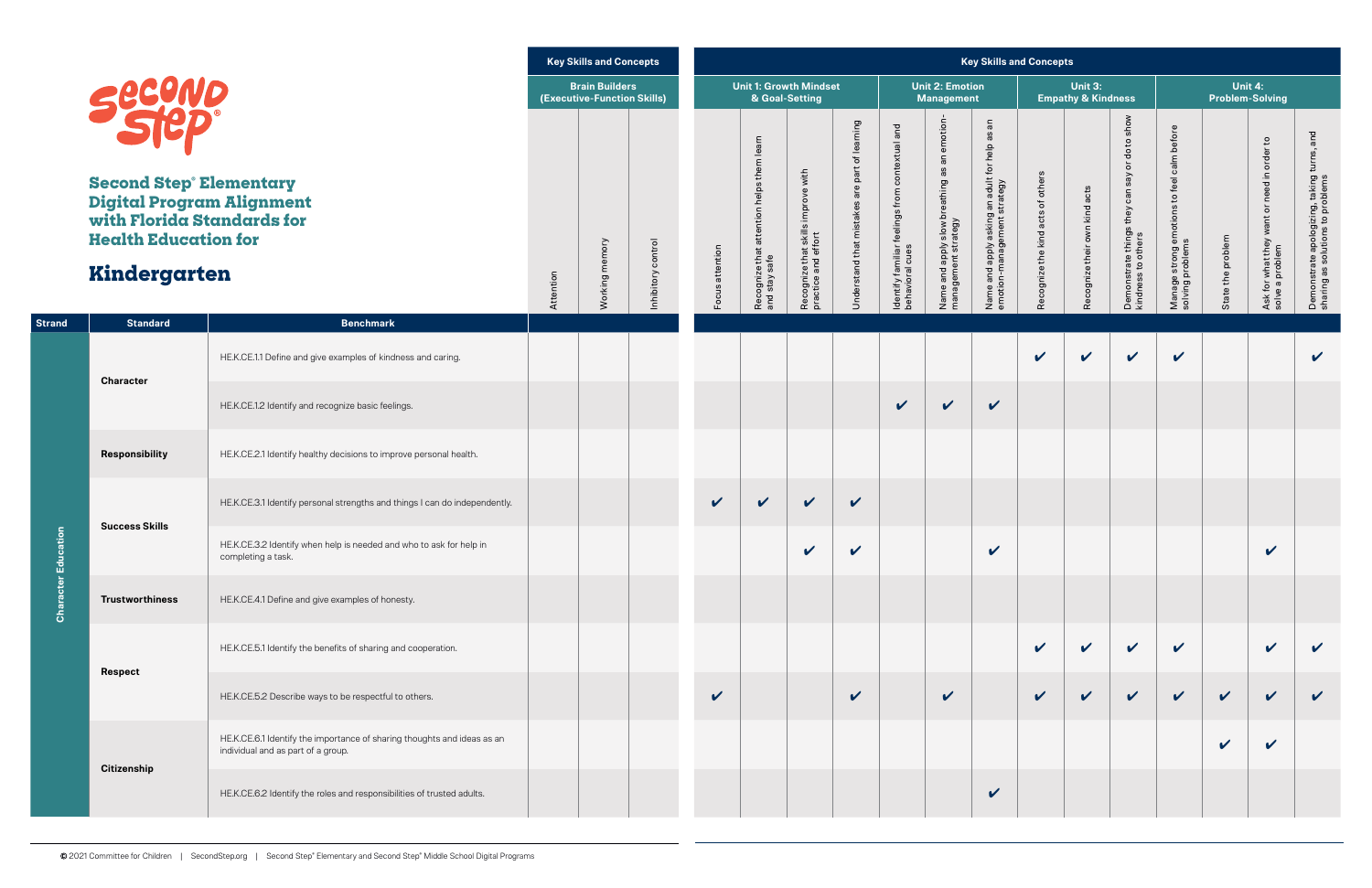|               |                                                                                                                                                                                  |                                                                                  |           | <b>Key Skills and Concepts</b>                       |                    |                 |                     |                                                           |                             |                                                          |                                                                                  | <b>Key Skills and Concepts</b>                                                          |                                                                                   |                                                |                                                                               |                                                                                   |                                                                                |                                                              |
|---------------|----------------------------------------------------------------------------------------------------------------------------------------------------------------------------------|----------------------------------------------------------------------------------|-----------|------------------------------------------------------|--------------------|-----------------|---------------------|-----------------------------------------------------------|-----------------------------|----------------------------------------------------------|----------------------------------------------------------------------------------|-----------------------------------------------------------------------------------------|-----------------------------------------------------------------------------------|------------------------------------------------|-------------------------------------------------------------------------------|-----------------------------------------------------------------------------------|--------------------------------------------------------------------------------|--------------------------------------------------------------|
|               |                                                                                                                                                                                  |                                                                                  |           | <b>Brain Builders</b><br>(Executive-Function Skills) |                    |                 | & Goal-Setting      | <b>Unit 1: Growth Mindset</b>                             |                             |                                                          | <b>Unit 2: Emotion</b><br>Management                                             |                                                                                         |                                                                                   | Unit 3:<br><b>Empathy &amp; Kindness</b>       |                                                                               |                                                                                   | Unit 4:<br><b>Problem-Solving</b>                                              |                                                              |
|               | <b>Second Step Elementary</b><br>Digital Program Alignment<br>with Florida Standards for<br><b>Health Education for</b><br><b>Grade 1</b><br><b>Standard</b><br><b>Benchmark</b> |                                                                                  | Attention | Working memory                                       | Inhibitory control | Focus attention | Manage distractions | Recognize that skills improve with<br>practice and effort | Jse growth-mindset language | ldentify feelings from contextual and<br>behavioral cues | $\omega$<br>Infer a likely emotion that would arise from<br>particular situation | of slow<br>Apply emotion-management strategies<br>counting and asking an adult for help | , might feel when<br>ess<br>dentify how someone else<br>shown or not shown kindne | Apply ways to be kind in response to scenarios | Recognize that some kind acts are better than<br>others in certain situations | calm before<br>feel<br>$\mathtt{S}$<br>Manage strong emotions<br>solving problems | $\overline{\sigma}$<br>the problem without blame<br>-calling<br>State<br>name- | accidents<br>Demonstrate how to recognize<br>and make amends |
| <b>Strand</b> |                                                                                                                                                                                  |                                                                                  |           |                                                      |                    |                 |                     |                                                           |                             |                                                          |                                                                                  |                                                                                         |                                                                                   |                                                |                                                                               |                                                                                   |                                                                                |                                                              |
|               | <b>Character</b>                                                                                                                                                                 | HE.1.CE.1.1 Describe how my actions can impact others.                           |           |                                                      |                    |                 | $\boldsymbol{\nu}$  |                                                           |                             | $\mathbf v$                                              | $\checkmark$                                                                     |                                                                                         | $\boldsymbol{\mathcal{U}}$                                                        | $\boldsymbol{\mathcal{U}}$                     | $\boldsymbol{\nu}$                                                            | $\checkmark$                                                                      | $\mathbf v$                                                                    | $\checkmark$                                                 |
|               | Responsibility                                                                                                                                                                   | HE.1.CE.2.1 Identify my role and responsibilities in the school community.       |           |                                                      |                    | V               | $\mathbf{v}$        | $\mathbf v$                                               | $\checkmark$                | $\checkmark$                                             | $\checkmark$                                                                     | $\checkmark$                                                                            | $\mathbf v$                                                                       | $\checkmark$                                   | $\boldsymbol{\mathcal{U}}$                                                    | $\checkmark$                                                                      | $\checkmark$                                                                   | $\checkmark$                                                 |
| Education     | <b>Success Skills</b>                                                                                                                                                            | HE.1.CE.3.1 Explore personal strengths and identify opportunities for growth.    |           |                                                      |                    |                 |                     | $\boldsymbol{\mathcal{U}}$                                | $\checkmark$                |                                                          |                                                                                  |                                                                                         |                                                                                   |                                                |                                                                               |                                                                                   |                                                                                |                                                              |
| Character     | <b>Trustworthiness</b>                                                                                                                                                           | HE.1.CE.4.1 Identify the difference between the truth and a lie.                 |           |                                                      |                    |                 |                     |                                                           |                             |                                                          |                                                                                  |                                                                                         |                                                                                   |                                                |                                                                               |                                                                                   |                                                                                |                                                              |
|               | <b>Respect</b>                                                                                                                                                                   | HE.1.CE.5.1 Discuss ways to respect the privacy and personal<br>space of others. |           |                                                      |                    |                 |                     |                                                           |                             |                                                          |                                                                                  |                                                                                         | $\boldsymbol{\mathcal{U}}$                                                        | $\checkmark$                                   |                                                                               | $\checkmark$                                                                      |                                                                                |                                                              |
|               | <b>Citizenship</b>                                                                                                                                                               | HE.1.CE.6.1 Identify characteristics of a leader.                                |           |                                                      |                    |                 |                     |                                                           |                             |                                                          |                                                                                  |                                                                                         |                                                                                   |                                                |                                                                               |                                                                                   |                                                                                |                                                              |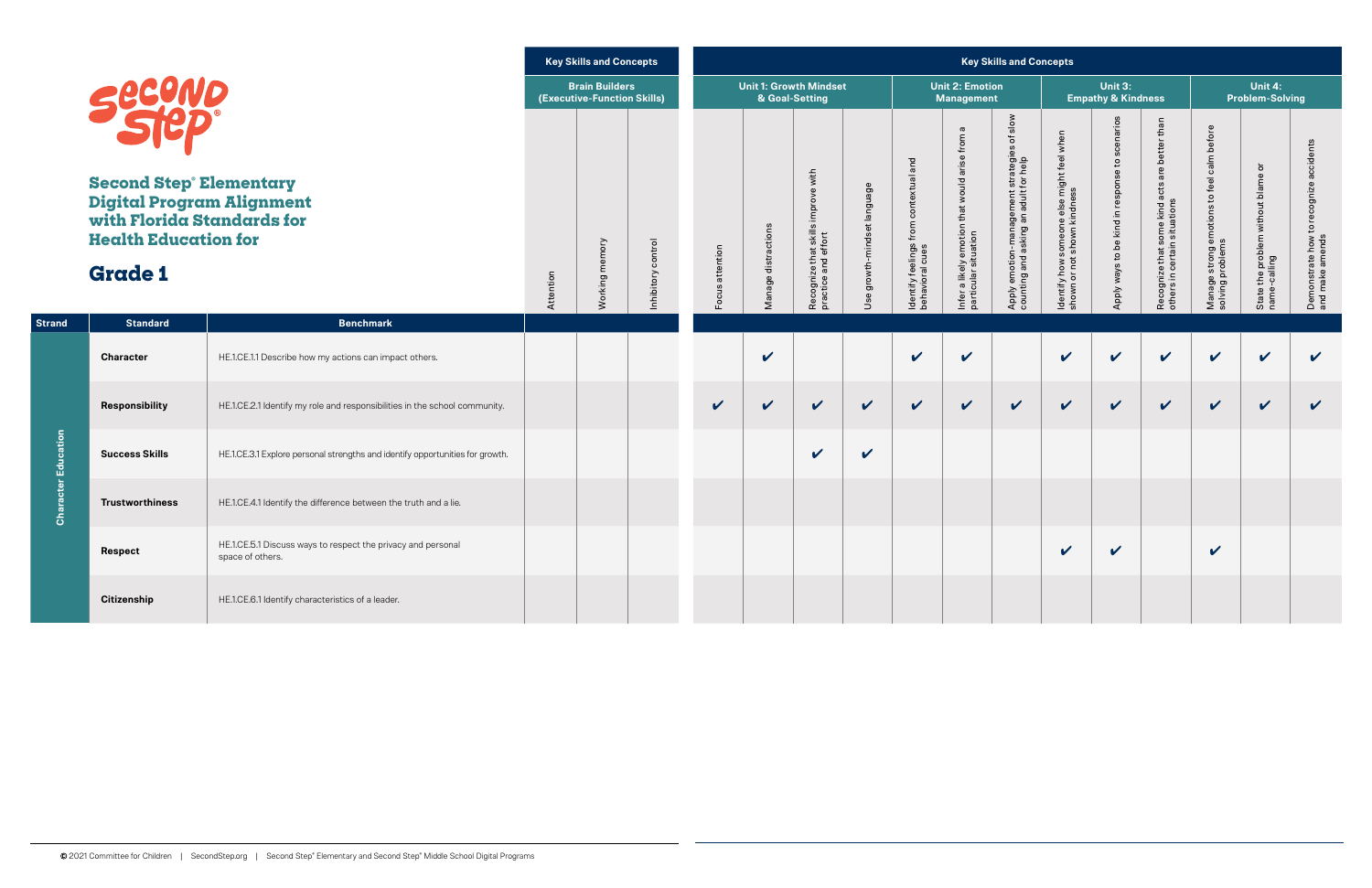|                |                                                                                                                                                                   |                                                                                                                | <b>Key Skills and Concepts</b> |                                                      |                                    |                             |                                                     |                                                                                                   |                                                                             |                                                                     | <b>Key Skills and Concepts</b>                                         |                                                                       |                |                                                                                   |                                                   |                                                                |                                                      |                                                         |                                                                                     |                           |
|----------------|-------------------------------------------------------------------------------------------------------------------------------------------------------------------|----------------------------------------------------------------------------------------------------------------|--------------------------------|------------------------------------------------------|------------------------------------|-----------------------------|-----------------------------------------------------|---------------------------------------------------------------------------------------------------|-----------------------------------------------------------------------------|---------------------------------------------------------------------|------------------------------------------------------------------------|-----------------------------------------------------------------------|----------------|-----------------------------------------------------------------------------------|---------------------------------------------------|----------------------------------------------------------------|------------------------------------------------------|---------------------------------------------------------|-------------------------------------------------------------------------------------|---------------------------|
|                |                                                                                                                                                                   |                                                                                                                |                                | <b>Brain Builders</b><br>(Executive-Function Skills) |                                    |                             | <b>Unit 1: Growth Mindset</b><br>& Goal-Setting     |                                                                                                   |                                                                             |                                                                     | <b>Unit 2: Emotion</b><br><b>Management</b>                            |                                                                       |                | Unit 3:<br><b>Empathy &amp; Kindness</b>                                          |                                                   |                                                                |                                                      | Unit 4:<br><b>Problem-Solving</b>                       |                                                                                     |                           |
|                | <b>Second</b><br><b>Second Step Elementary</b><br><b>Digital Program Alignment</b><br>with Florida Standards for<br><b>Health Education for</b><br><b>Grade 2</b> |                                                                                                                | Attention                      | memory<br>Working                                    | ntrol<br>$\circ$<br>Σ<br>Inhibitor | Use growth-mindset language | Replace unhelpful thoughts with<br>helpful thoughts | Iearning<br>s while<br>part of I<br>Persevere through challenges<br>recognizing that mistakes are | Recognize that skills improve with practice,<br>effort, and asking for help | and<br>ldentify complex feelings from contextual<br>behavioral cues | Recognize that people can feel differently<br>about the same situation | emotion-<br>Apply using helpful thoughts as an<br>management strategy | Define empathy | Recognize how empathy helps them identify<br>when and how to show others kindness | Apply empathy and perform kind<br>acts for others | Manage strong emotions to feel calm before<br>solving problems | ৯<br>State the problem without blame<br>name-calling | own solutions to a<br>Generate their c<br>given problem | solutions work better<br>situation<br>Recognize that some<br>than others in a given | Apply ways to make amends |
| <b>Strand</b>  | <b>Standard</b>                                                                                                                                                   | <b>Benchmark</b>                                                                                               |                                |                                                      |                                    |                             |                                                     |                                                                                                   |                                                                             |                                                                     |                                                                        |                                                                       |                |                                                                                   |                                                   |                                                                |                                                      |                                                         |                                                                                     |                           |
|                | <b>Character</b>                                                                                                                                                  | HE.2.CE.1.1 Identify the benefits of showing kindness and treating others<br>with respect.                     |                                |                                                      |                                    |                             |                                                     |                                                                                                   |                                                                             |                                                                     |                                                                        |                                                                       | $\checkmark$   | $\checkmark$                                                                      | V                                                 |                                                                |                                                      |                                                         |                                                                                     | $\mathbf v$               |
|                | <b>Responsibility</b>                                                                                                                                             | HE.2.CE.2.1 Discuss when students need to be compliant.                                                        |                                |                                                      |                                    |                             |                                                     |                                                                                                   |                                                                             |                                                                     |                                                                        |                                                                       |                |                                                                                   |                                                   |                                                                |                                                      |                                                         |                                                                                     |                           |
| Education      | <b>Success Skills</b>                                                                                                                                             | HE.2.CE.3.1 Explain the importance of setting goals.                                                           |                                |                                                      |                                    |                             |                                                     |                                                                                                   |                                                                             |                                                                     |                                                                        |                                                                       |                |                                                                                   |                                                   |                                                                |                                                      |                                                         |                                                                                     |                           |
|                |                                                                                                                                                                   | HE.2.CE.3.2 Identify strategies to help persevere in difficult situations.                                     |                                |                                                      |                                    | $\checkmark$                | $\checkmark$                                        | $\boldsymbol{\mathcal{U}}$                                                                        | $\checkmark$                                                                |                                                                     |                                                                        | $\checkmark$                                                          |                |                                                                                   |                                                   | $\checkmark$                                                   | $\mathbf v$                                          | $\checkmark$                                            | $\mathbf v$                                                                         | $\checkmark$              |
| $\overline{O}$ | <b>Trustworthiness</b>                                                                                                                                            | HE.2.CE.4.1 Describe the characteristics of trustworthiness.                                                   |                                |                                                      |                                    |                             |                                                     |                                                                                                   |                                                                             |                                                                     |                                                                        |                                                                       |                |                                                                                   |                                                   |                                                                |                                                      |                                                         |                                                                                     |                           |
|                | <b>Respect</b>                                                                                                                                                    | HE.2.CE.5.1 Identify what a conflict is and how disagreements can happen.                                      |                                |                                                      |                                    |                             |                                                     |                                                                                                   |                                                                             |                                                                     |                                                                        |                                                                       |                |                                                                                   |                                                   | $\checkmark$                                                   | $\checkmark$                                         |                                                         |                                                                                     |                           |
|                | <b>Citizenship</b>                                                                                                                                                | HE.2.CE.6.1 Identify ways to make positive contributions to the well-being<br>of the school and the community. |                                |                                                      |                                    |                             |                                                     |                                                                                                   |                                                                             |                                                                     |                                                                        |                                                                       |                |                                                                                   | $\checkmark$                                      |                                                                |                                                      |                                                         |                                                                                     |                           |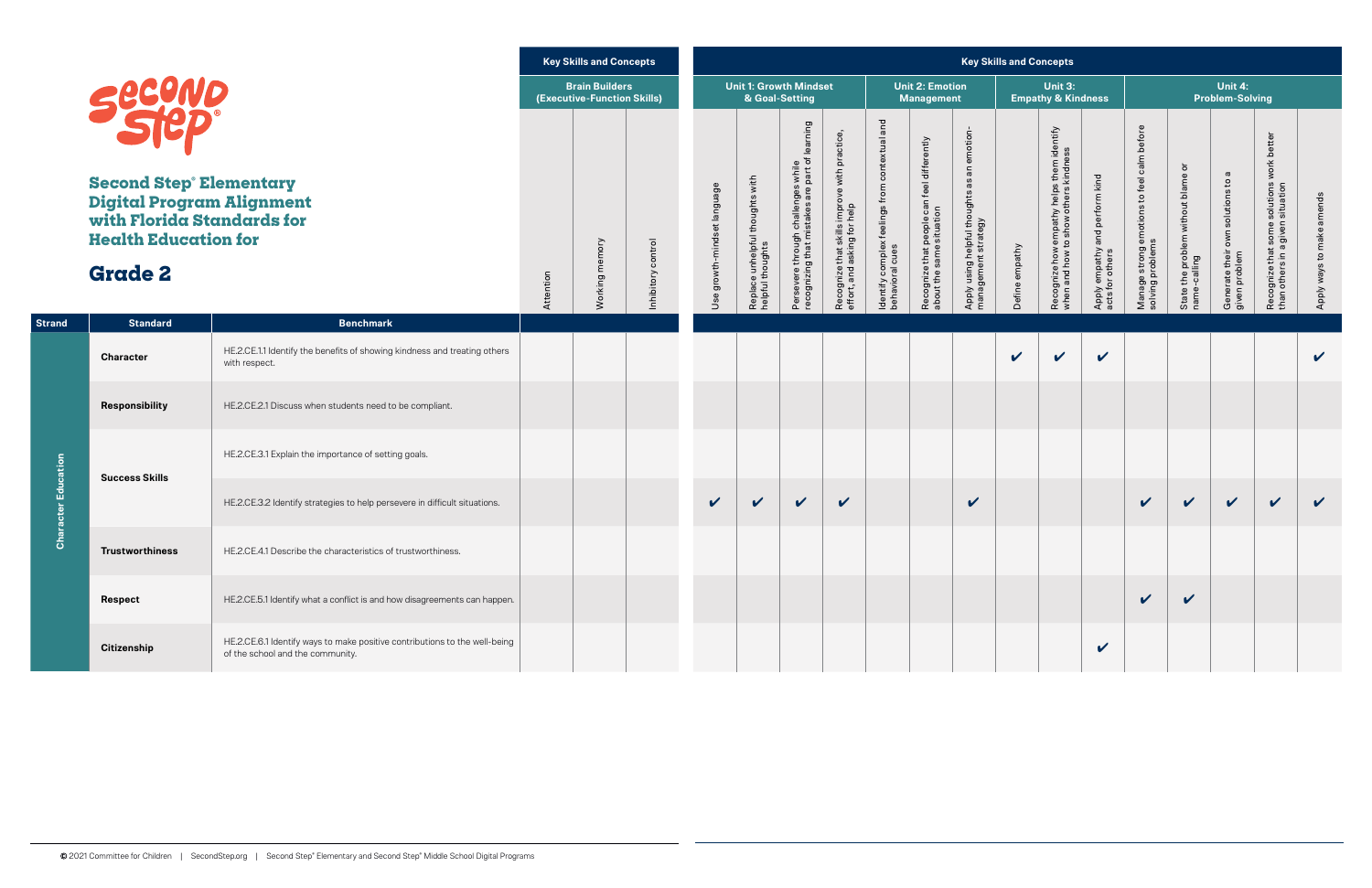|               |                                                                                                                                                                                         |                                                                                                   |           |                     | <b>Key Skills and Concepts</b>                       |                       |                                                  |                                                                                                                          |                                                            |                                                |                                                                           |                                                                | <b>Key Skills and Concepts</b>                                                |                                                                                      |                                                                                                |                                                                |                                                      |                                                                                                            |                                                                           |                        |
|---------------|-----------------------------------------------------------------------------------------------------------------------------------------------------------------------------------------|---------------------------------------------------------------------------------------------------|-----------|---------------------|------------------------------------------------------|-----------------------|--------------------------------------------------|--------------------------------------------------------------------------------------------------------------------------|------------------------------------------------------------|------------------------------------------------|---------------------------------------------------------------------------|----------------------------------------------------------------|-------------------------------------------------------------------------------|--------------------------------------------------------------------------------------|------------------------------------------------------------------------------------------------|----------------------------------------------------------------|------------------------------------------------------|------------------------------------------------------------------------------------------------------------|---------------------------------------------------------------------------|------------------------|
|               |                                                                                                                                                                                         |                                                                                                   |           |                     | <b>Brain Builders</b><br>(Executive-Function Skills) |                       |                                                  | <b>Unit 1: Growth Mindset</b><br>& Goal-Setting                                                                          |                                                            |                                                | <b>Unit 2: Emotion</b><br><b>Management</b>                               |                                                                |                                                                               | Unit 3:<br><b>Empathy &amp; Kindness</b>                                             |                                                                                                |                                                                |                                                      | Unit 4:<br><b>Problem-Solving</b>                                                                          |                                                                           |                        |
|               | <b>Second Step Elementary</b><br><b>Digital Program Alignment</b><br>with Florida Standards for<br><b>Health Education for</b><br><b>Grade 3</b><br><b>Standard</b><br><b>Benchmark</b> |                                                                                                   | Attention | memory<br>Working r | Inhibitory control                                   | Cognitive flexibility | Understand that the brain can<br>grow and change | practice,<br>J a new way<br>improve with p<br>ars, and trying a<br>Recognize that skills im<br>effort, help from others, | Make an effective plan for how to get<br>better at a skill | emotions<br>Ⴆ<br>Describe the role and purpose | emotions with<br>Identify and label similar<br>different intensity levels | Recognize taking a break as an emotion-<br>management strategy | ldentify how kindness helps them make friends<br>and strengthen relationships | Recognize that different people may prefer to<br>be shown kindness in different ways | Demonstrate kind acts that recognize that<br>people like to receive kindness in different ways | Manage strong emotions to feel calm before<br>solving problems | State the problem without blaming or<br>name-calling | each person in<br>$\overleftarrow{\mathrm{o}}$<br>and needs<br>Restate the wants ar<br>a problem situation | problem<br>$\boldsymbol{\varpi}$<br>solutions to<br>own<br>Generate their | Pick the best solution |
| <b>Strand</b> |                                                                                                                                                                                         |                                                                                                   |           |                     |                                                      |                       |                                                  |                                                                                                                          |                                                            |                                                |                                                                           |                                                                |                                                                               |                                                                                      |                                                                                                |                                                                |                                                      |                                                                                                            |                                                                           |                        |
|               | <b>Character</b>                                                                                                                                                                        | HE.3.CE.1.1 Identify opportunities to serve or help others in the school<br>or community.         |           |                     |                                                      |                       |                                                  |                                                                                                                          |                                                            |                                                |                                                                           |                                                                | $\checkmark$                                                                  |                                                                                      | $\checkmark$                                                                                   |                                                                |                                                      |                                                                                                            |                                                                           |                        |
|               | Responsibility                                                                                                                                                                          | HE.3.CE.2.1 Identify the characteristics of a responsible decision-maker.                         |           |                     |                                                      |                       |                                                  |                                                                                                                          |                                                            |                                                |                                                                           |                                                                |                                                                               |                                                                                      |                                                                                                | $\checkmark$                                                   |                                                      | $\checkmark$                                                                                               | $\checkmark$                                                              | $\checkmark$           |
|               | <b>Success Skills</b>                                                                                                                                                                   | HE.3.CE.3.1 Discuss how abilities can be improved through work.                                   |           |                     |                                                      |                       | $\mathbf v$                                      | $\mathbf v$                                                                                                              | $\checkmark$                                               |                                                |                                                                           |                                                                |                                                                               |                                                                                      |                                                                                                |                                                                |                                                      |                                                                                                            |                                                                           |                        |
| Education     |                                                                                                                                                                                         | HE.3.CE.3.2 Describe ways to deal positively with failure and learn<br>from adversity.            |           |                     |                                                      |                       | $\mathbf v$                                      | $\checkmark$                                                                                                             | $\checkmark$                                               |                                                |                                                                           |                                                                |                                                                               |                                                                                      |                                                                                                |                                                                |                                                      |                                                                                                            |                                                                           |                        |
| Char          | <b>Trustworthiness</b>                                                                                                                                                                  | HE.3.CE.4.1 Identify strategies and describe ways to earn the<br>trust of others.                 |           |                     |                                                      |                       |                                                  |                                                                                                                          |                                                            |                                                |                                                                           |                                                                |                                                                               |                                                                                      |                                                                                                |                                                                |                                                      |                                                                                                            |                                                                           |                        |
|               |                                                                                                                                                                                         | HE.3.CE.4.2 Discuss ways to be loyal to friends and family.                                       |           |                     |                                                      |                       |                                                  |                                                                                                                          |                                                            |                                                |                                                                           |                                                                | $\checkmark$                                                                  | $\checkmark$                                                                         | $\checkmark$                                                                                   |                                                                |                                                      |                                                                                                            |                                                                           |                        |
|               | <b>Respect</b>                                                                                                                                                                          | HE.3.CE.5.1 Define conflict resolution and options on how<br>disagreements can be settled.        |           |                     |                                                      |                       |                                                  |                                                                                                                          |                                                            |                                                |                                                                           |                                                                |                                                                               |                                                                                      |                                                                                                | $\boldsymbol{\mathcal{U}}$                                     | $\checkmark$                                         | $\checkmark$                                                                                               | $\checkmark$                                                              | $\checkmark$           |
|               | <b>Citizenship</b>                                                                                                                                                                      | HE.3.CE.6.1 Identify leadership opportunities within the classroom,<br>school, and the community. |           |                     |                                                      |                       |                                                  |                                                                                                                          |                                                            |                                                |                                                                           |                                                                |                                                                               |                                                                                      |                                                                                                |                                                                |                                                      |                                                                                                            |                                                                           |                        |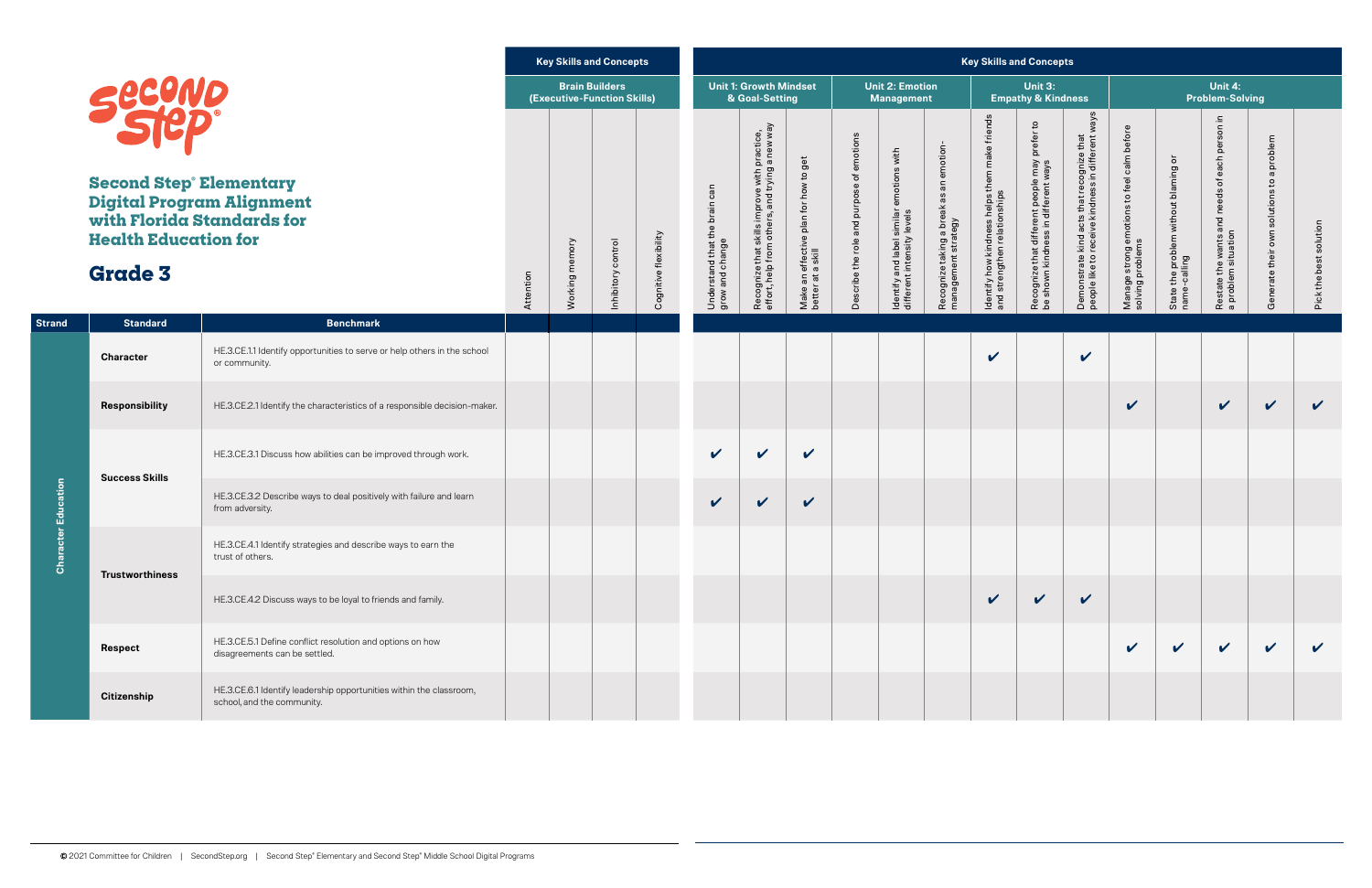|               |                                                                                                                                                                                         |                                                                                                                               |           |                | <b>Key Skills and Concepts</b>                       |                       |                                                                |                                                                    |                                                       |                                                                 |                                                                         |                                                         |                                                                                       | <b>Key Skills and Concepts</b>                                       |                                                                                           |                                                                |                                                                  |                                                                  |                                                                       |                                                                                                                               |                                                                          |
|---------------|-----------------------------------------------------------------------------------------------------------------------------------------------------------------------------------------|-------------------------------------------------------------------------------------------------------------------------------|-----------|----------------|------------------------------------------------------|-----------------------|----------------------------------------------------------------|--------------------------------------------------------------------|-------------------------------------------------------|-----------------------------------------------------------------|-------------------------------------------------------------------------|---------------------------------------------------------|---------------------------------------------------------------------------------------|----------------------------------------------------------------------|-------------------------------------------------------------------------------------------|----------------------------------------------------------------|------------------------------------------------------------------|------------------------------------------------------------------|-----------------------------------------------------------------------|-------------------------------------------------------------------------------------------------------------------------------|--------------------------------------------------------------------------|
|               | <b>Second</b>                                                                                                                                                                           |                                                                                                                               |           |                | <b>Brain Builders</b><br>(Executive-Function Skills) |                       |                                                                | <b>Unit 1: Growth Mindset</b><br>& Goal-Setting                    |                                                       |                                                                 | <b>Unit 2: Emotion</b><br><b>Management</b>                             |                                                         |                                                                                       | Unit 3:<br><b>Empathy &amp; Kindness</b>                             |                                                                                           |                                                                |                                                                  | Unit 4:                                                          | <b>Problem-Solving</b>                                                |                                                                                                                               |                                                                          |
|               | <b>Second Step Elementary</b><br><b>Digital Program Alignment</b><br>with Florida Standards for<br><b>Health Education for</b><br><b>Grade 4</b><br><b>Standard</b><br><b>Benchmark</b> |                                                                                                                               | Attention | Working memory | Inhibitory control                                   | Cognitive flexibility | ldentify what a goal is and what an effective<br>plan includes | ldentify a shared class goal and make a plan to<br>reach that goal | Monitor progress and modify a plan to<br>reach a goal | Recognize that strong emotions make it hard to<br>think clearly | Recognize that managing emotions is<br>necessary to make good decisions | Apply reappraisal as an emotion-<br>management strategy | Recognize that empathy and perspective-<br>taking can help them get along with others | Apply perspective-taking strategies to help<br>empathize with others | Recognize that another person's point of view<br>can change one's own thoughts or actions | Manage strong emotions to feel calm before<br>solving problems | Demonstrate speaking up for one's self when<br>solving a problem | State the problem without blaming and from all<br>points of view | Generate solutions that take all points of view<br>into consideration | $\boldsymbol{\varpi}$<br>$\mathfrak{a}$<br>Evaluate possible outcomes of solutions<br>problem based on others' points of view | Pick a solution that is safe, respectful, and<br>could work for everyone |
| <b>Strand</b> |                                                                                                                                                                                         |                                                                                                                               |           |                |                                                      |                       |                                                                |                                                                    |                                                       |                                                                 |                                                                         |                                                         |                                                                                       |                                                                      |                                                                                           |                                                                |                                                                  |                                                                  |                                                                       |                                                                                                                               |                                                                          |
|               | <b>Character</b>                                                                                                                                                                        | HE.4.CE.1.1 Explain how attitudes and thoughts can<br>influence your behavior and can impact others.                          |           |                |                                                      |                       |                                                                |                                                                    |                                                       | $\boldsymbol{\mathcal{U}}$                                      | $\boldsymbol{\mathcal{U}}$                                              | $\checkmark$                                            | $\checkmark$                                                                          | $\checkmark$                                                         | $\checkmark$                                                                              | $\checkmark$                                                   |                                                                  |                                                                  |                                                                       |                                                                                                                               |                                                                          |
|               | Responsibility                                                                                                                                                                          | HE.4.CE.2.1 Discuss ways to take responsibility for<br>one's actions.                                                         |           |                |                                                      |                       |                                                                |                                                                    | $\mathbf{v}$                                          |                                                                 | $\boldsymbol{\mathcal{U}}$                                              |                                                         |                                                                                       |                                                                      |                                                                                           | $\checkmark$                                                   | $\checkmark$                                                     |                                                                  |                                                                       |                                                                                                                               | $\boldsymbol{\mathcal{U}}$                                               |
|               | <b>Success Skills</b>                                                                                                                                                                   | HE.4.CE.3.1 Describe how perseverance leads to success.                                                                       |           |                |                                                      |                       |                                                                |                                                                    | $\boldsymbol{\mathcal{U}}$                            |                                                                 |                                                                         |                                                         |                                                                                       |                                                                      |                                                                                           |                                                                |                                                                  |                                                                  |                                                                       |                                                                                                                               |                                                                          |
| Education     | <b>Trustworthiness</b>                                                                                                                                                                  | HE.4.CE.4.1 Discuss ways that trustworthiness can lead to<br>school and career success.                                       |           |                |                                                      |                       |                                                                |                                                                    |                                                       |                                                                 |                                                                         |                                                         |                                                                                       |                                                                      |                                                                                           |                                                                |                                                                  |                                                                  |                                                                       |                                                                                                                               |                                                                          |
| Chai          |                                                                                                                                                                                         | HE.4.CE.5.1 Describe how to agree to disagree with others<br>to resolve conflicts.                                            |           |                |                                                      |                       |                                                                |                                                                    |                                                       |                                                                 |                                                                         |                                                         |                                                                                       |                                                                      |                                                                                           |                                                                |                                                                  |                                                                  |                                                                       |                                                                                                                               |                                                                          |
|               | <b>Respect</b>                                                                                                                                                                          | HE.4.CE.5.2 Identify the benefits of treating others<br>with respect.                                                         |           |                |                                                      |                       |                                                                |                                                                    |                                                       |                                                                 |                                                                         |                                                         | $\checkmark$                                                                          | $\checkmark$                                                         |                                                                                           | $\checkmark$                                                   |                                                                  | $\checkmark$                                                     |                                                                       | $\mathbf{v}$                                                                                                                  | $\checkmark$                                                             |
|               |                                                                                                                                                                                         | HE.4.CE.6.1 Describe the importance of considering the<br>perspective of others when communicating.                           |           |                |                                                      |                       |                                                                |                                                                    |                                                       |                                                                 |                                                                         |                                                         | $\boldsymbol{\mathcal{U}}$                                                            | $\checkmark$                                                         | $\checkmark$                                                                              |                                                                |                                                                  | $\checkmark$                                                     | $\checkmark$                                                          | $\checkmark$                                                                                                                  | $\mathbf v$                                                              |
|               | <b>Citizenship</b>                                                                                                                                                                      | HE.4.CE.6.2 Identify opportunities to actively participate as<br>a responsible citizen in the school and the local community. |           |                |                                                      |                       |                                                                | $\checkmark$                                                       | $\checkmark$                                          |                                                                 |                                                                         |                                                         |                                                                                       |                                                                      |                                                                                           |                                                                |                                                                  |                                                                  |                                                                       |                                                                                                                               |                                                                          |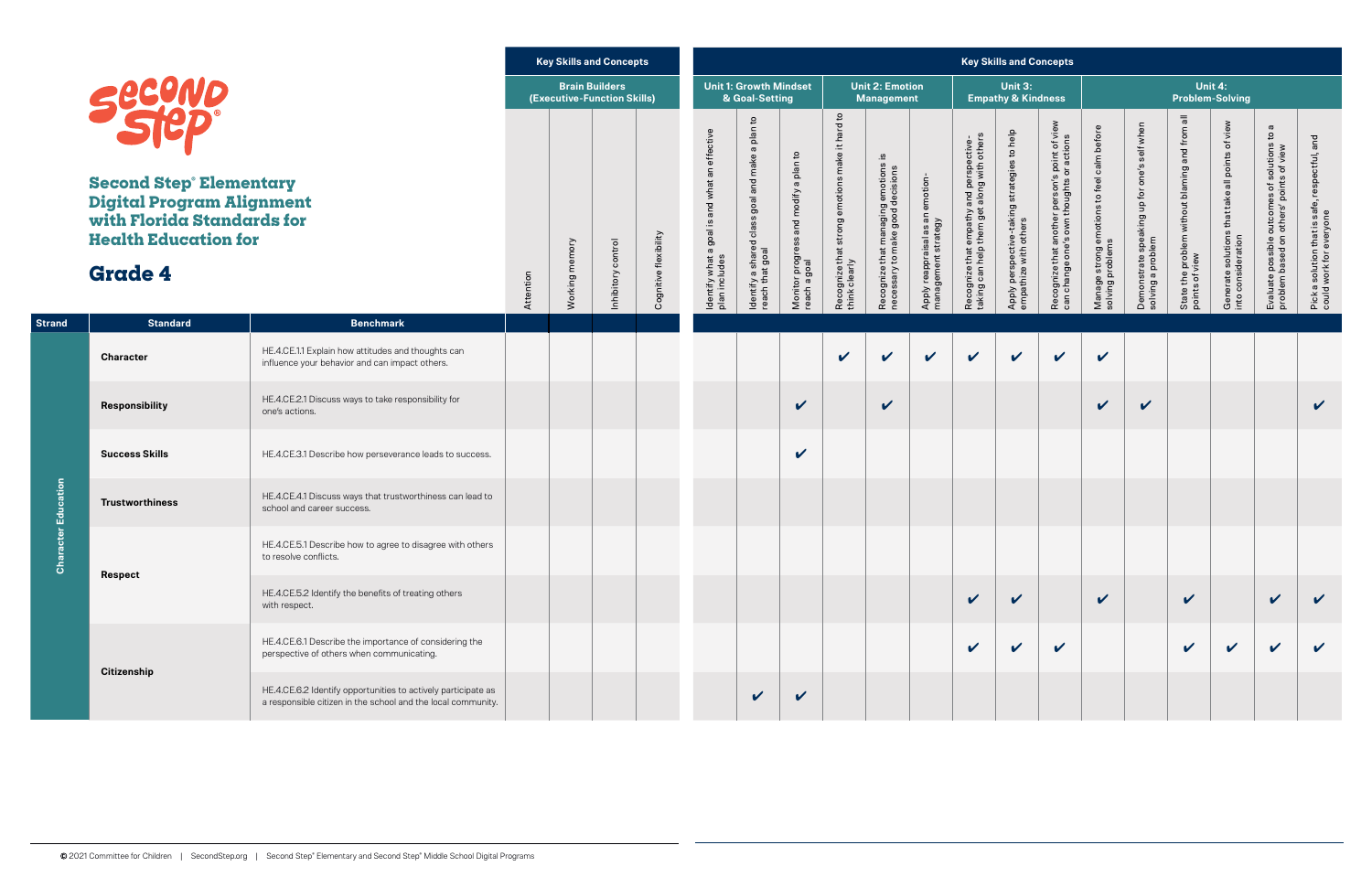|                      |                                                                                                                                                  |                                                                                                                       |           |                | <b>Key Skills and Concepts</b>                       |                       |                                                               |                                          |                                                    |                                |                                                                              |                                                                                     |                                                                  | <b>Key Skills and Concepts</b>                                                     |                                                                                                                |                                                               |                                                                                       |                                                                            |                                                                                                                             |                                                                          |                                                                                              |
|----------------------|--------------------------------------------------------------------------------------------------------------------------------------------------|-----------------------------------------------------------------------------------------------------------------------|-----------|----------------|------------------------------------------------------|-----------------------|---------------------------------------------------------------|------------------------------------------|----------------------------------------------------|--------------------------------|------------------------------------------------------------------------------|-------------------------------------------------------------------------------------|------------------------------------------------------------------|------------------------------------------------------------------------------------|----------------------------------------------------------------------------------------------------------------|---------------------------------------------------------------|---------------------------------------------------------------------------------------|----------------------------------------------------------------------------|-----------------------------------------------------------------------------------------------------------------------------|--------------------------------------------------------------------------|----------------------------------------------------------------------------------------------|
|                      |                                                                                                                                                  |                                                                                                                       |           |                | <b>Brain Builders</b><br>(Executive-Function Skills) |                       |                                                               |                                          | <b>Unit 1: Growth Mindset</b><br>& Goal-Setting    |                                |                                                                              | <b>Unit 2: Emotion</b><br><b>Management</b>                                         |                                                                  |                                                                                    | Unit 3:<br><b>Empathy &amp;</b><br><b>Kindness</b>                                                             |                                                               |                                                                                       |                                                                            | Unit 4:<br><b>Problem-Solving</b>                                                                                           |                                                                          |                                                                                              |
|                      | <b>Second Step Elementary</b><br><b>Digital Program Alignment</b><br>with Florida Standards for<br><b>Health Education for</b><br><b>Grade 5</b> |                                                                                                                       | Attention | Working memory | control<br>Inhibitory                                | Cognitive flexibility | ldentify a personal goal and make a plan to<br>reach the goal | Monitor progress and identify roadblocks | Modify a plan to move or work<br>around roadblocks | Reflect to inform future goals | Recognize the unique things that cause<br>them to experience strong emotions | dentify emotion-management strategies<br>they currently use that work well for them | Anticipate and plan for situations that cause<br>strong emotions | Identify and analyze how individuals use<br>empathy to make their community better | Use empathy and perspective-taking to<br>identify a problem and a potential solution<br>within their community | Manage strong emotions to feel calm befor<br>solving problems | State the problem without blaming and from<br>the perspectives of all people involved | Generate solutions to take all people's<br>perspectives into consideration | $\boldsymbol{\varpi}$<br>$\mathtt{S}$<br>Evaluate possible outcomes of solutions<br>problem based on others' points of view | Pick a solution that is safe, respectful, and<br>could work for everyone | ldentify when, where, and with whom<br>they think it would be best to work<br>on the problem |
| <b>Strand</b>        | <b>Standard</b>                                                                                                                                  | <b>Benchmark</b>                                                                                                      |           |                |                                                      |                       |                                                               |                                          |                                                    |                                |                                                                              |                                                                                     |                                                                  |                                                                                    |                                                                                                                |                                                               |                                                                                       |                                                                            |                                                                                                                             |                                                                          |                                                                                              |
|                      | <b>Character</b>                                                                                                                                 | HE.5.CE.1.1 Explain how attitudes and thoughts can<br>influence your behavior and can impact others.                  |           |                |                                                      |                       |                                                               |                                          |                                                    |                                | $\boldsymbol{\mathcal{U}}$                                                   |                                                                                     | $\boldsymbol{\mathcal{U}}$                                       |                                                                                    | $\checkmark$                                                                                                   | $\checkmark$                                                  | $\checkmark$                                                                          | $\checkmark$                                                               | $\checkmark$                                                                                                                | $\mathbf v$                                                              | $\boldsymbol{\mathcal{U}}$                                                                   |
|                      | Responsibility                                                                                                                                   | HE.5.CE.2.1 Apply organizational strategies that support<br>completing multiple tasks efficiently.                    |           |                |                                                      |                       | $\mathbf v$                                                   | $\checkmark$                             | $\checkmark$                                       | $\boldsymbol{\mathcal{U}}$     |                                                                              |                                                                                     |                                                                  |                                                                                    |                                                                                                                |                                                               |                                                                                       |                                                                            |                                                                                                                             |                                                                          |                                                                                              |
|                      | <b>Success Skills</b>                                                                                                                            | HE.5.CE.3.1 Identify strategies for adjusting to change.                                                              |           |                |                                                      |                       |                                                               |                                          |                                                    |                                | $\checkmark$                                                                 | $\checkmark$                                                                        | $\checkmark$                                                     |                                                                                    |                                                                                                                |                                                               |                                                                                       |                                                                            |                                                                                                                             |                                                                          |                                                                                              |
|                      |                                                                                                                                                  | HE.5.CE.3.2 Investigate a problem and formulate<br>possible solutions.                                                |           |                |                                                      |                       |                                                               |                                          |                                                    |                                |                                                                              |                                                                                     |                                                                  |                                                                                    |                                                                                                                | $\checkmark$                                                  | $\checkmark$                                                                          | $\checkmark$                                                               | $\checkmark$                                                                                                                | $\mathbf v$                                                              | $\checkmark$                                                                                 |
| ation                | <b>Trustworthiness</b>                                                                                                                           | HE.5.CE.4.1 Predict the potential outcomes of repeating<br>and/or sharing fictional information.                      |           |                |                                                      |                       |                                                               |                                          |                                                    |                                |                                                                              |                                                                                     |                                                                  |                                                                                    |                                                                                                                |                                                               |                                                                                       |                                                                            |                                                                                                                             |                                                                          |                                                                                              |
| <b>Character Edu</b> |                                                                                                                                                  | HE.5.CE.4.2 Describe the benefits of having the moral<br>courage to the do the right thing even when it is difficult. |           |                |                                                      |                       |                                                               |                                          |                                                    |                                |                                                                              |                                                                                     |                                                                  |                                                                                    |                                                                                                                |                                                               |                                                                                       |                                                                            |                                                                                                                             |                                                                          |                                                                                              |
|                      | <b>Respect</b>                                                                                                                                   | HE.5.CE.5.1 Compare conflict resolution methods to identify<br>potential solutions.                                   |           |                |                                                      |                       |                                                               |                                          |                                                    |                                |                                                                              |                                                                                     |                                                                  |                                                                                    |                                                                                                                |                                                               |                                                                                       |                                                                            |                                                                                                                             |                                                                          |                                                                                              |
|                      |                                                                                                                                                  | HE.5.CE.5.2 Discuss how to participate in cooperative<br>learning and communicate effectively.                        |           |                |                                                      |                       |                                                               |                                          |                                                    |                                |                                                                              |                                                                                     |                                                                  | $\checkmark$                                                                       | $\checkmark$                                                                                                   | $\checkmark$                                                  | $\checkmark$                                                                          |                                                                            |                                                                                                                             |                                                                          |                                                                                              |
|                      |                                                                                                                                                  | HE.5.CE.6.1 Describe ways leaders can apply problem-<br>solving strategies and tools in leadership situations.        |           |                |                                                      |                       |                                                               |                                          |                                                    |                                |                                                                              |                                                                                     |                                                                  | $\mathbf v$                                                                        | $\boldsymbol{\mathcal{U}}$                                                                                     |                                                               |                                                                                       |                                                                            |                                                                                                                             |                                                                          |                                                                                              |
|                      | <b>Citizenship</b>                                                                                                                               | HE.5.CE.6.2 Identify leadership skills that can encourage<br>and empower others.                                      |           |                |                                                      |                       |                                                               |                                          |                                                    |                                |                                                                              |                                                                                     |                                                                  |                                                                                    |                                                                                                                |                                                               |                                                                                       |                                                                            |                                                                                                                             |                                                                          |                                                                                              |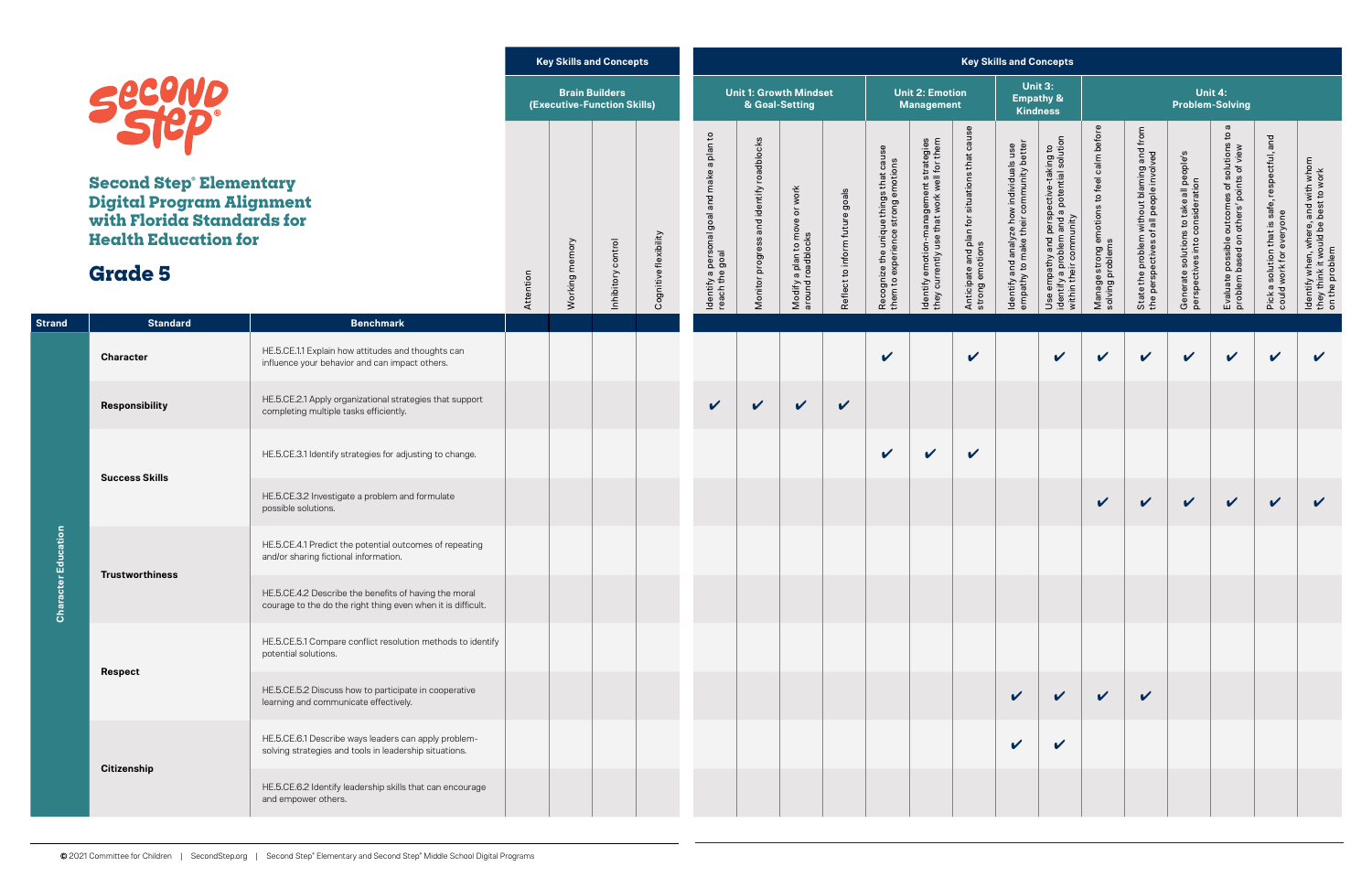

**Second Step® Midd Digital Program Al with Florida Stand Health Education** 

**Character Education**

Character

Education

|                                                  |                                                                                                                                            |                                                            |                                        | <b>Key Skills and Concepts</b>       |                                        |                                                                                                    |                                                      |                                                                |                                       |                                                                               |                                                                        |                                                                             |                                                                                          | <b>Key Skills and Concepts</b>                       |                              |                                 |                            |                                                                     |                                                    |                               |                                                               |
|--------------------------------------------------|--------------------------------------------------------------------------------------------------------------------------------------------|------------------------------------------------------------|----------------------------------------|--------------------------------------|----------------------------------------|----------------------------------------------------------------------------------------------------|------------------------------------------------------|----------------------------------------------------------------|---------------------------------------|-------------------------------------------------------------------------------|------------------------------------------------------------------------|-----------------------------------------------------------------------------|------------------------------------------------------------------------------------------|------------------------------------------------------|------------------------------|---------------------------------|----------------------------|---------------------------------------------------------------------|----------------------------------------------------|-------------------------------|---------------------------------------------------------------|
|                                                  |                                                                                                                                            |                                                            |                                        | <b>Unit 1: Mindsets &amp; Goals</b>  |                                        |                                                                                                    |                                                      |                                                                |                                       |                                                                               | Unit 2: Recognizing Bullying & Harassment                              |                                                                             |                                                                                          | Unit 3: Thoughts,<br><b>Emotions &amp; Decisions</b> |                              |                                 |                            | <b>Unit 4: Managing Relationships</b>                               | & Social Conflict                                  |                               |                                                               |
| <b>Second</b>                                    | <b>Second Step° Middle School</b><br><b>Digital Program Alignment</b><br>vith Florida Standards for                                        | common<br>$\omega$<br>$\frac{5}{10}$                       | can<br>$\frac{1}{\overline{a}}$<br>ة   | and create plans to                  | adjust and persist after               | interest<br>to develop an i<br><sub>I</sub> new<br>$\mathbf{S}$<br>l strengths to<br>: something r | Recognize common types of bullying<br>and harassment | bullying<br>$\rm 5$<br>impacts<br>$\mathbf \omega$<br>negative | strategy<br>: upstander :             | ω<br>Understand students' responsibility to create<br>positive school climate | l and environmental<br>bullying and harassment<br>cial<br>$\mathbf{S}$ | take action to disrupt factors that<br>to bullying and harassment at school | decision-<br>Understand how emotions influence o<br>making in positive and negative ways | Recognize and reframe unhelpful thoughts             | anxiety<br>and<br>stres<br>đ | and emotion-<br>strategies      | escalate<br>conflicts      | the<br>ঁত<br>$\omega$                                               | process<br>Apply the four-step conflict resolution | amends<br>make                | Recognize the signs of healthy and unhealthy<br>relationships |
| <b>Iealth Education for</b><br><b>Stades 6-8</b> |                                                                                                                                            | Recognize that social challenges<br>and get better in time | Understand that the<br>grow and change | Set personal goals a<br>achieve them | Determine how to a<br>making a mistake | Apply personal s<br>or get better at s                                                             |                                                      | Understand the n<br>and harassment                             | Determine the best<br>for a situation |                                                                               | bute<br>$\overline{S}$<br>how<br>school<br>Recognize<br>in their       | Prepare to t<br>contribute t                                                |                                                                                          |                                                      | signs<br>the<br>Recognize    | Apply stress- a<br>management s | cognize how                | Describe the different perspective<br>people involved in a conflict |                                                    | $\mathbf{c}$<br>Identify ways |                                                               |
| <b>Standard</b>                                  | <b>Benchmark</b>                                                                                                                           |                                                            |                                        |                                      |                                        |                                                                                                    |                                                      |                                                                |                                       |                                                                               |                                                                        |                                                                             |                                                                                          |                                                      |                              |                                 |                            |                                                                     |                                                    |                               |                                                               |
|                                                  | HE.68.CE.1.1 Describe the benefits of compassion when<br>building and sustaining relationships.                                            | $\checkmark$                                               |                                        |                                      |                                        |                                                                                                    | $\boldsymbol{\nu}$                                   | V                                                              | $\checkmark$                          | $\boldsymbol{\nu}$                                                            | $\mathbf v$                                                            | $\boldsymbol{\mathcal{U}}$                                                  |                                                                                          |                                                      |                              |                                 | $\mathbf{v}$               | $\boldsymbol{\nu}$                                                  | $\boldsymbol{\mathcal{U}}$                         | $\boldsymbol{\mathcal{U}}$    | $\mathbf v$                                                   |
| <b>Character</b>                                 | HE.68.CE.1.2 Discuss the impact of good and bad character<br>on one's values and choices.                                                  |                                                            |                                        |                                      |                                        |                                                                                                    |                                                      |                                                                |                                       |                                                                               |                                                                        |                                                                             |                                                                                          |                                                      |                              |                                 |                            |                                                                     |                                                    |                               |                                                               |
|                                                  | HE.68.CE.2.1 Analyze possible solutions to a problem to<br>determine the best outcome for yourself and others.                             |                                                            |                                        |                                      | $\boldsymbol{\mathcal{U}}$             |                                                                                                    |                                                      |                                                                |                                       | $\boldsymbol{\mathcal{U}}$                                                    |                                                                        | $\boldsymbol{\mathcal{U}}$                                                  |                                                                                          |                                                      |                              |                                 | $\boldsymbol{\mathcal{U}}$ | $\boldsymbol{\mathcal{U}}$                                          | $\sqrt{2}$                                         | $\checkmark$                  |                                                               |
| <b>Responsibility</b>                            | HE.68.CE.2.2 Construct a plan to organize and prioritize<br>responsibilities while anticipating challenges.                                |                                                            |                                        | $\checkmark$                         | $\checkmark$                           | $\checkmark$                                                                                       |                                                      |                                                                | $\checkmark$                          | $\checkmark$                                                                  |                                                                        | $\boldsymbol{\mathcal{U}}$                                                  | $\boldsymbol{\mathcal{U}}$                                                               |                                                      |                              |                                 |                            |                                                                     |                                                    |                               |                                                               |
|                                                  | HE.68.CE.3.1 Demonstrate empathy in a variety of contexts<br>and situations.                                                               | $\boldsymbol{\mathcal{U}}$                                 |                                        |                                      |                                        |                                                                                                    | $\checkmark$                                         | $\boldsymbol{\mathcal{U}}$                                     | $\checkmark$                          | $\boldsymbol{\mathcal{U}}$                                                    | $\vee$                                                                 | $\boldsymbol{\mathcal{U}}$                                                  |                                                                                          |                                                      |                              |                                 | $\mathbf{v}$               | $\mathbf v$                                                         | $\checkmark$                                       | $\boldsymbol{\mathcal{U}}$    | $\boldsymbol{\mathcal{U}}$                                    |
| <b>Success Skills</b>                            | HE.68.CE.3.2 Identify how continuous learning leads to<br>personal growth.                                                                 |                                                            | $\checkmark$                           | $\checkmark$                         | $\boldsymbol{\mathcal{U}}$             | $\checkmark$                                                                                       |                                                      |                                                                |                                       |                                                                               |                                                                        |                                                                             |                                                                                          |                                                      |                              |                                 |                            |                                                                     |                                                    |                               |                                                               |
|                                                  | HE.68.CE.3.3 Apply ethical and responsible decision-making<br>that considers multiple perspectives.                                        | $\boldsymbol{\mathcal{U}}$                                 |                                        |                                      |                                        |                                                                                                    |                                                      |                                                                |                                       | $\boldsymbol{\mathcal{U}}$                                                    | $\mathbf v$                                                            |                                                                             |                                                                                          |                                                      |                              |                                 |                            | $\boldsymbol{\mathcal{U}}$                                          | $\mathbf v$                                        | $\checkmark$                  | $\checkmark$                                                  |
| <b>Trustworthiness</b>                           | HE.68.CE.4.1 Describe the benefits of kindness and trust<br>when building and sustaining relationships.                                    | $\checkmark$                                               |                                        |                                      |                                        |                                                                                                    | $\checkmark$                                         | $\checkmark$                                                   | $\checkmark$                          | $\mathbf v$                                                                   | $\checkmark$                                                           | $\mathbf v$                                                                 |                                                                                          |                                                      |                              |                                 | $\checkmark$               | $\checkmark$                                                        |                                                    | $\checkmark$                  | $\checkmark$                                                  |
|                                                  | HE.68.CE.5.1 Develop and apply conflict resolution skills in a<br>variety of contexts.                                                     |                                                            |                                        |                                      |                                        |                                                                                                    |                                                      |                                                                | $\boldsymbol{\mathcal{U}}$            | $\checkmark$                                                                  | $\checkmark$                                                           | $\boldsymbol{\mathcal{U}}$                                                  |                                                                                          |                                                      |                              |                                 | $\boldsymbol{\nu}$         | $\mathbf v$                                                         | $\checkmark$                                       | $\checkmark$                  | $\checkmark$                                                  |
| <b>Respect</b>                                   | HE.68.CE.5.2 Analyze ways to pursue common goals as a<br>part of a team or group.                                                          |                                                            |                                        |                                      |                                        |                                                                                                    |                                                      |                                                                |                                       |                                                                               |                                                                        |                                                                             |                                                                                          |                                                      |                              |                                 |                            |                                                                     |                                                    |                               |                                                               |
|                                                  | HE.68.CE.6.1 Explain ways to apply leadership skills in the<br>school and the community.                                                   | $\mathbf v$                                                |                                        |                                      |                                        |                                                                                                    | $\mathbf v$                                          | $\checkmark$                                                   | $\mathbf v$                           | $\mathbf v$                                                                   | $\checkmark$                                                           | $\boldsymbol{\mathcal{U}}$                                                  |                                                                                          |                                                      |                              |                                 | $\mathbf v$                | $\mathbf v$                                                         | $\checkmark$                                       | $\mathbf v$                   |                                                               |
| <b>Citizenship</b>                               | HE.68.CE.6.2 Compare and contrast the benefits of<br>abiding by and consequences of not abiding by school and<br>community laws and rules. |                                                            |                                        |                                      |                                        |                                                                                                    |                                                      |                                                                |                                       |                                                                               |                                                                        |                                                                             |                                                                                          |                                                      |                              |                                 |                            |                                                                     |                                                    |                               |                                                               |
|                                                  | HE.68.CE.6.3 Discuss ways a leader can build trust of<br>individuals and groups.                                                           | $\checkmark$                                               |                                        |                                      |                                        |                                                                                                    | $\checkmark$                                         | $\boldsymbol{\mathcal{U}}$                                     | $\checkmark$                          | $\checkmark$                                                                  | $\checkmark$                                                           | $\checkmark$                                                                |                                                                                          |                                                      |                              |                                 | $\checkmark$               | $\checkmark$                                                        | $\vee$                                             | $\mathbf v$                   | $\mathbf v$                                                   |

## **Grades 6–8**

**Strand Bendard**